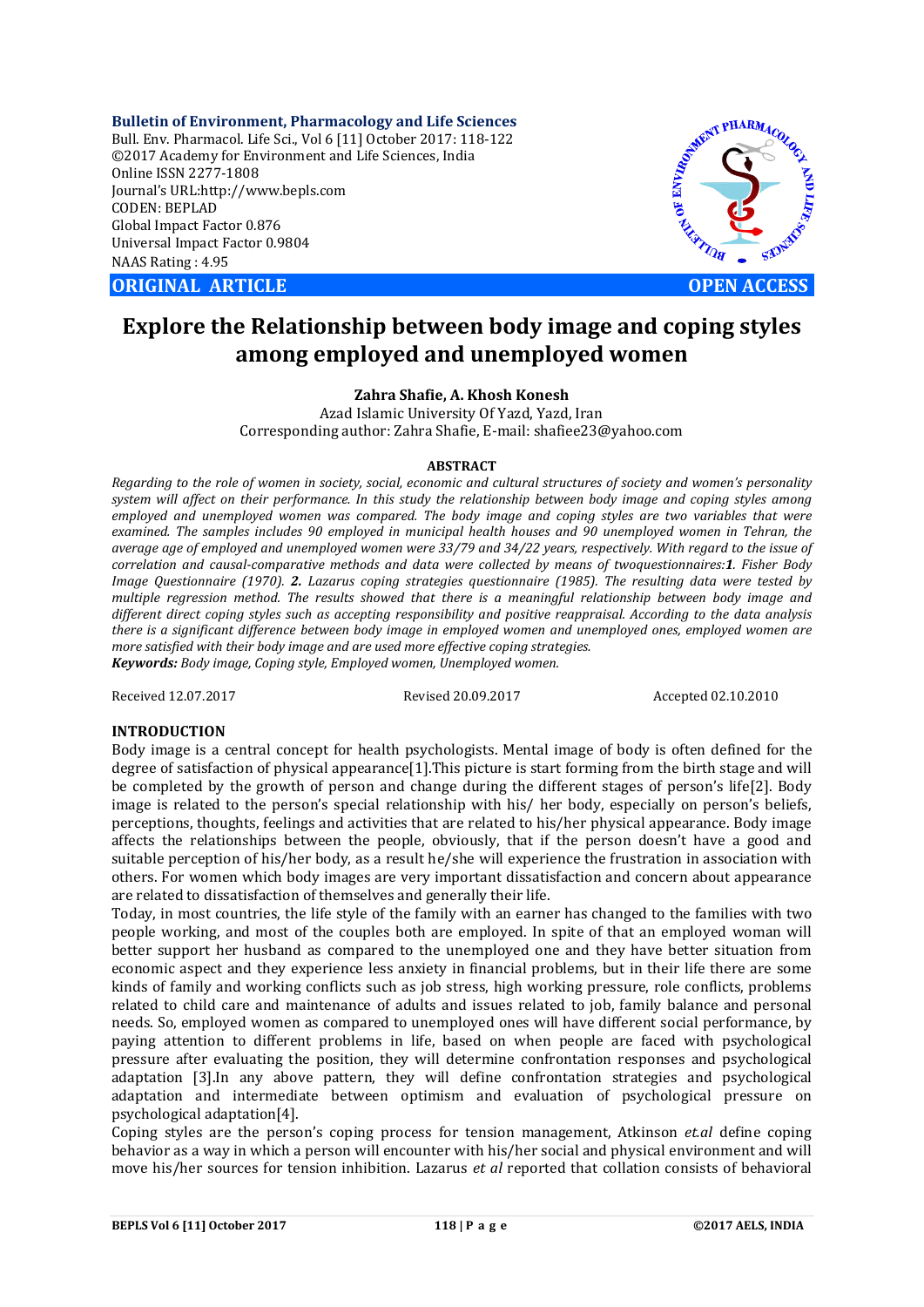and cognitive attempts for managing internal and external special needs and contractions between them that they evaluate as a pressed factor or a factor more than person's ability [5].Lazarus has emphasized that cognitive processes become mediator between environmental conditions and person's behavioral and physiological reactive. In the other words, in emotional experiences essentially evaluation and not situation itself will determine the quality of emotional experience [5].It means that excitements follow from evaluations, and if we change our evaluation, our excitement will change too and this process is reevaluated.

Mental health experts have done different researches because of the importance of body image in social contacts and interpersonal relations and also the effect of coping styles in confronting with emotions and life challenges. La Rocque [6] studied the relationship between body image and sex avoiding on 362 students at University, the results showed that persons with more negative body image had more tendencies in avoiding sexual activities. In addition, sexual self-esteem, sexual satisfaction and sexual tendency were intermediate variables that justify this contact. Ouwehand [7] studied the effectiveness of coping strategies in changing life important events. This research was done on 123 people, the results showed that there is a meaningful relationship between coping skills and aim switching and there is no relationship between coping skills and physical contacts. In general, research results showed that using coping skills are effective in decreasing stress causing factors studied sexual differences and its effect on satisfaction of body image [8]. They show that there is a meaningful sexual difference between women and men on satisfaction of body image, it means that, women as compared with men have reported more dissatisfaction. The main aim of this research is determining the relationship between body image and coping styles and its difference among employed and unemployed women. Based on this subject, the following hypotheses have mentioned:

**1**: There is a relationship between body image and coping styles among employed and unemployed women.

**2**: There is difference between body image and coping styles among employed and unemployed women.

# **MATERIALS AND METHOD**

- **A) The statistical community, sample and the method of the implementation of the research**
- The statistical community of this research consists of employed women in municipal health houses and unemployed women in Tehran. As to the community was big for sampling, we marked (using cross) randomly different part of Tehran map and each part determined health houses of that area, then ballot between them and sample health house defined. The referred women to the determined health house and women employers there used as a research samples. In fact the samples were chosen by simple random sampling (a cross on the map), and available and targeted (unemployed women) methods. The number of samples is 180 that consisted of three groups 30 employed women with the average age of 33.79 and three unemployed groups of 30 unemployed women with the average age of 34.22in three area of Tehran municipal 2, 12, 20.This research is a descriptive correlation and casual-comparative type. Data collecting method was field and used Fisher's body image and Lazarus's coping strategies questionnaires.

# **B) Assessment tools**

- **1) Fisher's body image questionnaire**: body image test has been made by Fisher in 1970 and it has 46 questions and each question has rating scale from1 to 5 [9].The value of this test has been evaluate by Yazdanjoo [10] in Iran. Test calculated correlation coefficient in first and second implementation by Pierson's method is 0.81 for first-year students, 0.84 for second-year students, and 0.87 for thirdyear- students and 0.84 for all students. By paying attention to the meaningful level of these coefficients (p> 0.001) we can accept that there is meaningful correlation image between scores derived from test first run and scores derived from test second run. In this research, body image questionnaire stability also calculated by Cronbach alpha method that is orderly equal with 0.93 [10].
- **2) Lazarus's coping strategies questionnaire**: strategies questionnaire of Lazarus has made based on invoice of coping strategies by Lazarus and Felkman in 1980 and revised in 1985 [3].This questionnaire has been built based on Lazarus–Felkman recommendation about tensioning. The sample that coping styles were extracted consisted of 75 white couples whit one kid. Finally, factor analysis took place on 750 observations and led to extract eight scales which are direct coping, get away, self-control, seeking social support, accepting responsibility, evasion-avoiding, planned problem solving, and positive reassessment [3]. Kronbakh Alfa coefficient is in 61% to 79% scales.

#### **RESULTS**

In this study 180 persons have been participated and the high percent of participants whether employed or unemployed people have reported that they do not have the previous history of psychiatry disorder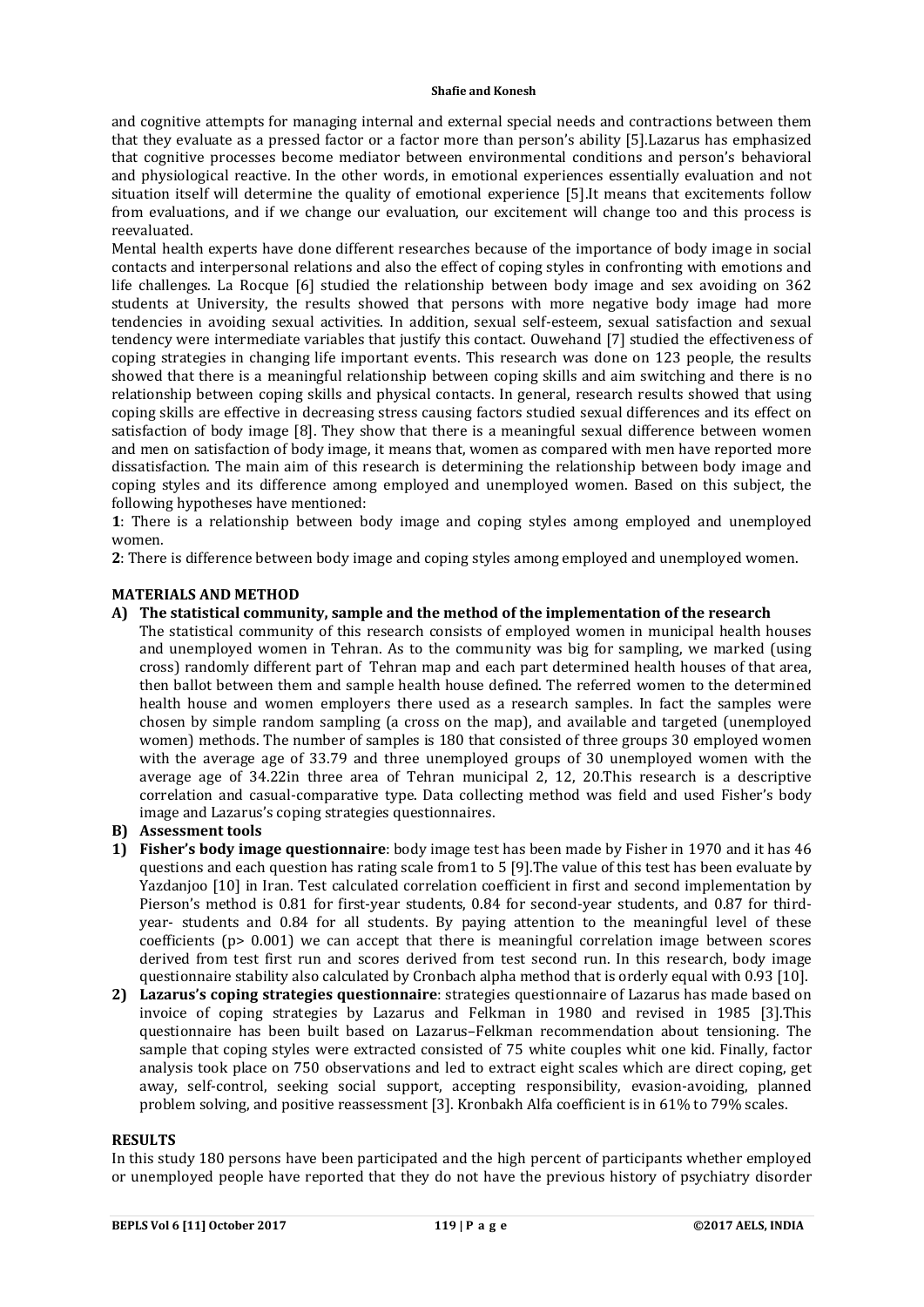and drug (more than 80%). Coping styles of the sample group was studied, and the results for employed women show that the highest average is for seeking social support coping styles (1.79) and the lowest average is for evasion-avoiding coping styles (1.08). Body image average among employed women is 1.78 and among unemployed women is 1.66and has calculated with standard deviation 25.79 and 25.51, respectively. Based on these averages values the employed women has gained more score than unemployed ones. Table 1 shows the multivariate regression coefficient of body image and coping styles. According to the R2 value in Table 1 we can conclude that the amount of body image is defined able from coping styles in presented model. Based on Beta standard deviation, positive reassessment has the most effect in defining body image variance Aunit change in positive reassessment variance resulting in 0.414 change in body image variance which shows this relation is positive and direct ( in Alfa level 0.01 it means that with the ensure of %99 and t: 4.296). And also there is positive and meaningful relationship between body image and direct coping with the amount of Beta 0.168 (in Alfa level 0.05 it means with the ensure of %95 and t: 2.03), there is negative and meaningful relationship between body image and seeking social support with the amount of Beta -0.192 (in Alfa level 0.05 it means with the ensure of %95 and t: -2.234) and finally, there is negative relationship between body image and accepting responsibility with the amount of Beta -.278 ( in Alfa level 0.01 it means with the ensure of %99 and t: -3.288).But from statistical aspect there is no meaningful relationship between body image with other coping styles.

| <b>Criterion variable</b> | <b>Predictor variables</b>      | Beta standard coefficient | t              | <b>Meaningful</b> |
|---------------------------|---------------------------------|---------------------------|----------------|-------------------|
|                           |                                 |                           |                |                   |
|                           |                                 |                           |                | level             |
| <b>Body</b> image         | <b>Fixed effect</b>             |                           | 15.899         | .000              |
|                           | Direct coping                   | .168                      | 2.031          | .044              |
|                           | Get away                        | .102                      | 1.317          | .189              |
|                           | Self control                    | .001                      | .011           | .991              |
|                           | <b>Evasion-Avoiding</b>         | $-.070$                   | $-913$         | .363              |
|                           | Seeking social support          | $-192$                    | $-2.234$       | .027              |
|                           | <b>Accepting responsibility</b> | $-278$                    | $-3.288$       | .001              |
|                           | <b>Problem solving</b>          | $-0.085$                  | $-889$         | .375              |
|                           | positive reassessment           | .414                      | 4.296          | .000              |
|                           | R                               | .455                      | $\mathbf{R}^2$ | .207              |
|                           |                                 |                           |                |                   |

**Table 1- Multivariate regression coefficient of body image and coping styles**

| Table 2- the conclusions of Pierson's correlation matrix about the relationship between body |
|----------------------------------------------------------------------------------------------|
| image and coping styles in employed and unemployed women separately                          |

|              |                                                                                                                                                           |   | <b>Employed</b> | <b>Unemployed</b>     |
|--------------|-----------------------------------------------------------------------------------------------------------------------------------------------------------|---|-----------------|-----------------------|
|              |                                                                                                                                                           |   | women           | women                 |
|              | Body image                                                                                                                                                |   | 1.000           | 1.000                 |
| $\mathbf{2}$ | Direct coping                                                                                                                                             | r | .159            | .168                  |
| 3            | Get away                                                                                                                                                  | r | .152            | $.179*$               |
| 4            | Self control                                                                                                                                              | r | $.229*$         | $-.274**$             |
| 5            | Evasion-Avoiding                                                                                                                                          | r | $-0.047$        | $-0.032$              |
| 6            | Seeking social support                                                                                                                                    | n | .078            | $-312**$              |
| 7            | Accepting responsibility                                                                                                                                  | r | $-102$          | $-152$                |
| 8            | Problem solving                                                                                                                                           | r | $-0.044$        | $-0.049$              |
| 9            | positive reassessment                                                                                                                                     |   | $.183*$         | $.298**$              |
|              | $\sim$<br>$\mathbf{r}$<br>$\mathbf{1}$<br>the contract of the contract of the contract of the contract of the contract of the contract of the contract of |   | $1.0.053$ $644$ | $c_1$ , $c_2$<br>100d |

(r= Pierson correlation amount) (\*= meaningful in Alfa level 0.05) (\*\*=meaningful in Alfa level 0.01)

B y paying attention to the above table data and the amount of  $(r)$  in related to body image and coping styles the relationship difference between employed and unemployed women is explained below:

- **Get away:** among employed women, there is no meaningful relationship between body image and get away coping styles, but among unemployed women, there is a positive and meaningful relationship between body image and get away coping styles in Alfa level 0.05 and correlation amount 0.179.
- **Self control:** among employed women, there is there is a positive and meaningful relationship between body image and self-control coping style in Alfa level 0.05 and correlation amount 0.229,while among unemployed women, there is a negative and meaningful relationship between body image and self-control coping style in Alfa level 0.01 and correlation amount -0.274.
- **Seeking social support:** among employed women, there is no meaningful relationship between body image and seeking social support coping style, but among unemployed women, there is a negative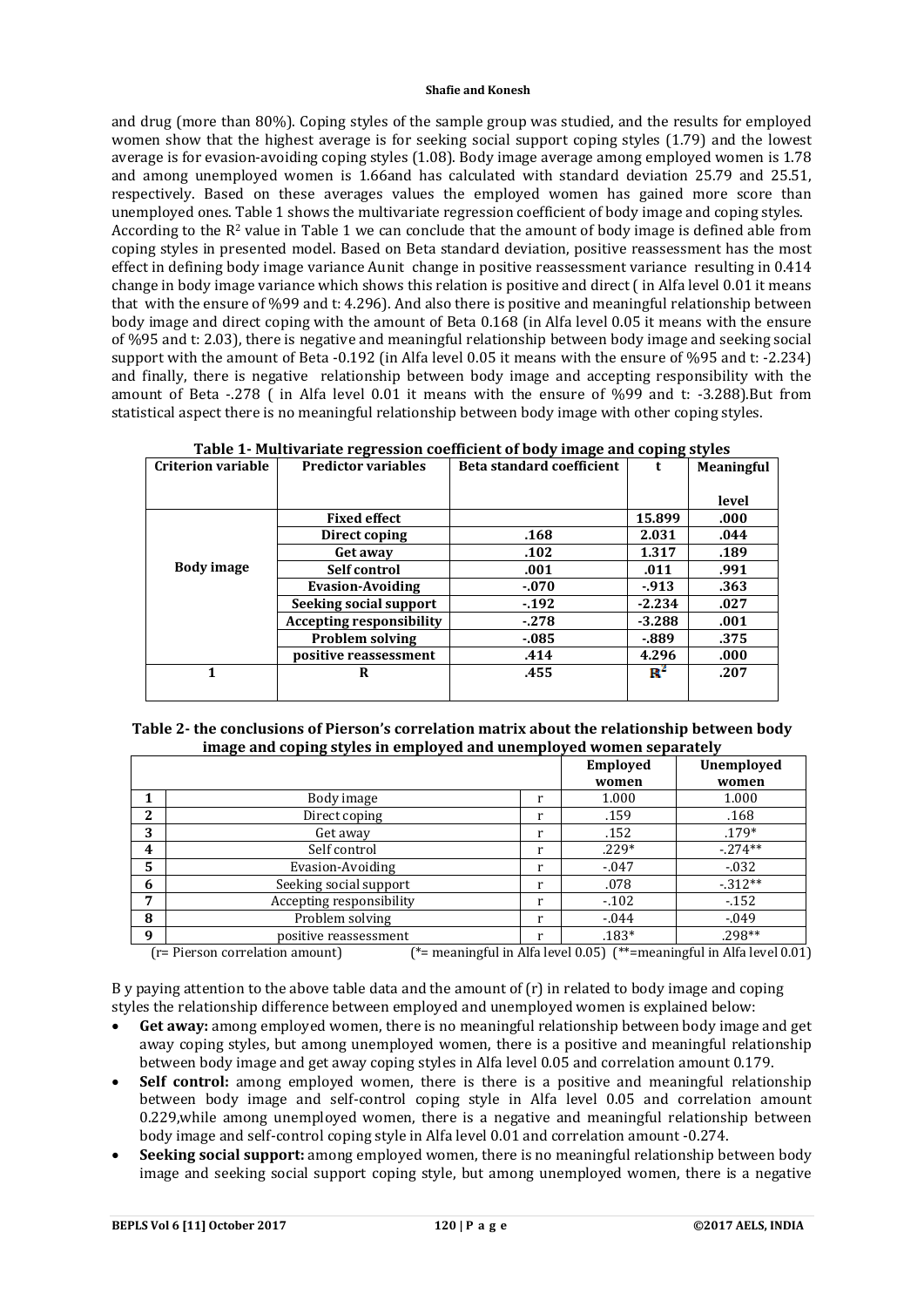and meaningful relationship between body image and seeking social support in Alfa level 0.01 and correlation amount -0.312.

Positive reassessment: among employed women, there is a positive and meaningful relationship between body image and positive reassessment in Alfa level 0.05 and correlation amount0.183,and also among unemployed women, there is a positive and meaningful relationship between body image and positive reassessment in Alfa level0.01 and correlation amount0.298.

There is no meaningful relationship between body image, direct coping of coping styles, evasionavoiding, accepting responsibility and problem solving among employed and unemployed women, and obtained relatively equal result.

# **DISCUSSION**

First hypothesis studied the relationship between body image and coping styles in employed and unemployed women, results showed that this hypothesis will be emphasized, it means that the relationship between body image and coping styles and the relationship between body image and direct coping are meaningful, this result is agree with research results of references [7,11].

In explaining this result, we can say mental image of a person represents the size and the shape of body figure which consists of feelings that a person has about characteristic of his/her body organs structure. In fact, there is a meaningful and direct relationship with vast domain of thoughts and deeds that a person uses when encounters with internal or external pressure conditions. Positive image of body causes that, persons especially women do not be under social pressures for being slim and they act with more selfconfident and they enjoy life and use from more effective coping styles. Dissatisfaction of body appearance can effect on social performance and interpersonal relations. Research findings show this subject that there is a meaningful relationship between body image and effective coping styles

Each of pivot excitement style components are attempting to escape from direct confronting with problem. Furthermore, (as much as possible they search for loosing feelings arising from problem confronting by neglecting a problem and neglect apparent aspects of problem situation in a framework and they reach resulted feelings of it in the least possible amount) please edit these sentences completely because it is not clear. So, pivot excitement style components instead of problem solving approach are in the following of problem rejection and rolling in excitements arising from a problem.

Second hypothesis has settled in studying relationship difference between body image and coping styles among employed and unemployed women. By paying attention to the amount of (r) there is a meaningful difference between the relationship of body image and coping styles among employed and unemployed women in this research from statistical aspect. That is in agree with the results of references [6,8].Based on this hypothesis employed women have more consent of their body image and they use more effective coping styles. In other words, body image has close relationship with self-confident, self-respect, selfimage and identity. People who have more positive and more realistic definition from their body, experience safer interpersonal relationships and are more successful in their jobs. This kind of people's attitude and behavior are healthier than some ones who do not have positive and suitable body image. Coping styles are cautious and logical ways for confronting with life agitations, these mechanisms are methods that people do them unconsciously and unwillingly when the incidence of stress till he/she can somehow reduce the risk of stress effects. These mechanisms are mental and do not make up any change in objective status of stress factor, but they only give a person an opportunity till he/she find a logical and suitable solution. Maltaby [12] reported that some ones who have consent of life use from more effective and more suitable coping styles [12].Employed women in stress time use more from problem solving, seeking social support and self-control and unemployed women in stress time use more from evasionavoiding style, maybe we can say that, the opportunity for attending in community and experience different roles has had suitable role in creating and growth of effective coping styles in them. This research has being accompanied by limitations that we can point to the below cases:

- By paying attention to this subject that this research is correlation and post event, therefore its scientific explaining is not possible, and just its correlation is explainable.
- Lack of ability to control obtrusive variables, such as, family problems. By paying attention to research results will be suggested that: This research accomplishment will be measured longitudinal and its results will be measured in long term till will be specified variables characteristic and their stable and unstable results.

## **REFERENCES**

1. Jones, D.C., (2001). Social Comparison and body image. Attractiveness comparisons to models and peers among adolescent girls and boys. Sex Roles, 45: 645-664.